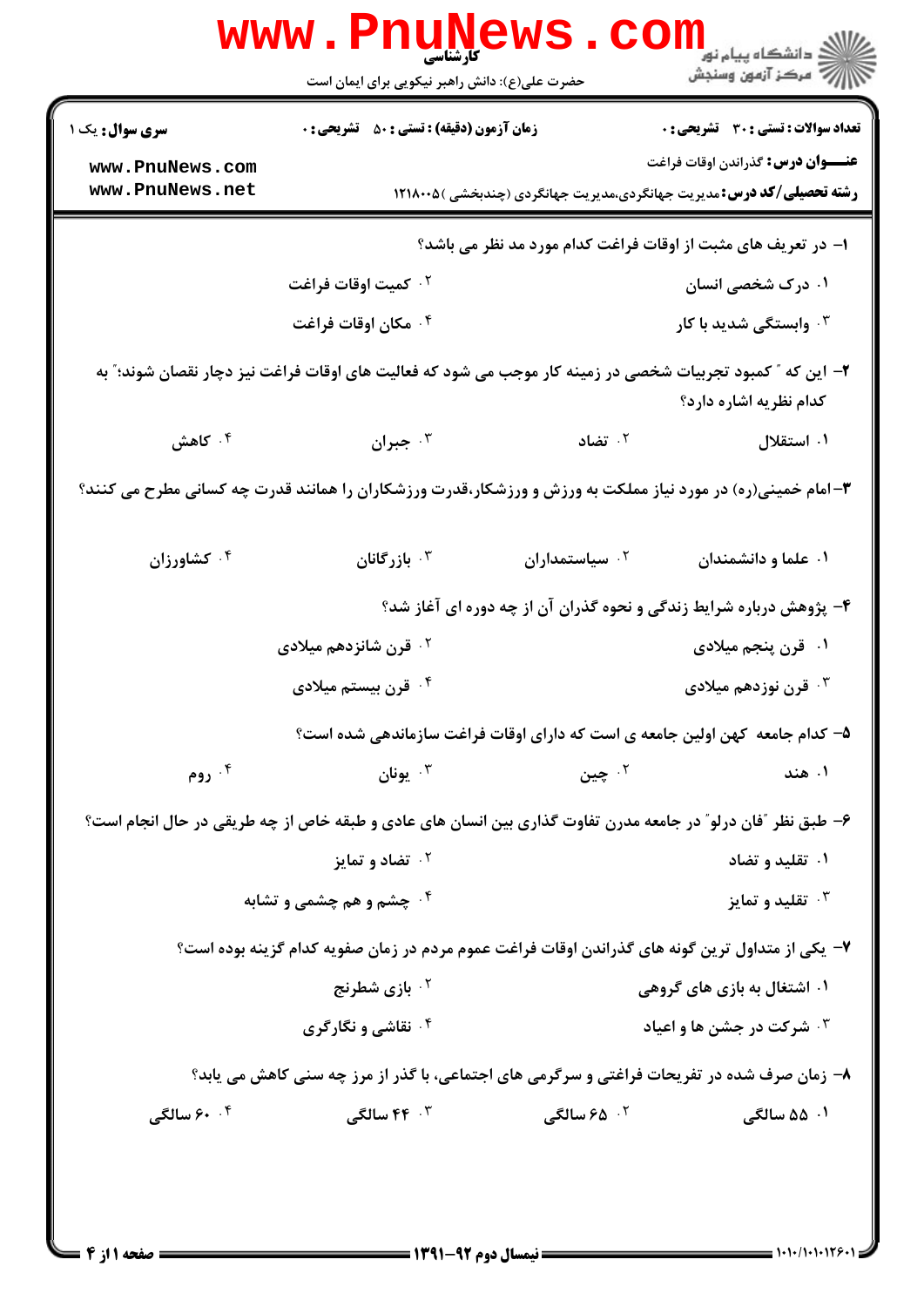|                                                                                                                                            | <b>www.Pnur</b><br>کارشناسی<br>حضرت علی(ع): دانش راهبر نیکویی برای ایمان است                          |                                                                                       | دانشگاه پيام نور <mark>∐ .</mark><br>√<br>√ مرکز آزمون وسنجش |  |
|--------------------------------------------------------------------------------------------------------------------------------------------|-------------------------------------------------------------------------------------------------------|---------------------------------------------------------------------------------------|--------------------------------------------------------------|--|
| <b>سری سوال : ۱ یک</b>                                                                                                                     | <b>زمان آزمون (دقیقه) : تستی : 50 ٪ تشریحی : 0</b>                                                    |                                                                                       | <b>تعداد سوالات : تستی : 30 ٪ تشریحی : 0</b>                 |  |
| www.PnuNews.com<br>www.PnuNews.net                                                                                                         |                                                                                                       | <b>رشته تحصیلی/کد درس:</b> مدیریت جهانگردی،مدیریت جهانگردی (چندبخشی )۱۲۱۸۰۰۵ <b>(</b> | <b>عنـــوان درس:</b> گذراندن اوقات فراغت                     |  |
| ۹– در بیشتر تحلیل ها در مورد نقش موقعیت اجتماعی در فعالیت های اوقات فراغت،از کدام مورد به عنوان شاخص اصلی در<br>این زمینه نام برده می شود؟ |                                                                                                       |                                                                                       |                                                              |  |
|                                                                                                                                            | ۰ <sup>۲</sup> وضعیت تاهل                                                                             |                                                                                       | ۰۱ شغل                                                       |  |
|                                                                                                                                            | ۰ <sup>۴</sup> جهان بینی                                                                              |                                                                                       | دسترسی به امکانات $\cdot^{\mathsf{y}}$                       |  |
|                                                                                                                                            |                                                                                                       | ∙ا– عبارت ″ساعات طولانی کار″ شهرت مربوط به کدام کشور می باشد؟                         |                                                              |  |
| ۰۴ ایتالیا                                                                                                                                 | اسپانیا $\cdot$ ۳ $\cdot$                                                                             | ۰۲ ژاپن                                                                               | ۰۱ اتریش                                                     |  |
| 11- مردم در ایران اوقات فراغت خود را بیشتر صرف کدام گزینه می نمایند؟                                                                       |                                                                                                       |                                                                                       |                                                              |  |
|                                                                                                                                            | <sup>۰۲</sup> رفتن به سینما                                                                           |                                                                                       | ۰۱ رسیدگی به امور و تعمیرات منزل                             |  |
|                                                                                                                                            | ۰ <sup>۴</sup> باغبانی                                                                                |                                                                                       | هم صحبتی با دیگران $\cdot$                                   |  |
|                                                                                                                                            |                                                                                                       | ۱۲- پرورش روحیه تعاون به کدام یک از اهداف بازی های تفریحی اشاره دارد؟                 |                                                              |  |
| ۰۴ تکنولوژیکی                                                                                                                              | ۰ <sup>۳</sup> فيزيولوژيکي                                                                            | ۰ <sup>۲</sup> ذهنی روانی                                                             | ۰۱ اقتصادی                                                   |  |
|                                                                                                                                            |                                                                                                       | ۱۳- کدام گزینه از ویژگی های بازی ها و ورزش های جدید می باشد؟                          |                                                              |  |
|                                                                                                                                            | نا محدود بودن شمار بازیکنان $\cdot$ ۲                                                                 |                                                                                       | ۰۱ تقسیم کار زیاد                                            |  |
|                                                                                                                                            | <b>۰۴ تحمل زیاد خشونت جسمی</b>                                                                        | ا تاکید بر نیرو به عنوان نقطه مقابل مهارت $\cdot$                                     |                                                              |  |
|                                                                                                                                            | ۱۴- توجه به مسافرت هایی که بیشتر مطابق میل و علاقه شخصی است به کدام یک از جهت گیری های جدید در زمینه  |                                                                                       | گردشگری اشاره دارد؟                                          |  |
|                                                                                                                                            | ۰ <sup>۲</sup> گرایش به آرامش بیشتر                                                                   | ۰۱ گرایش به تجربیات تازه                                                              |                                                              |  |
|                                                                                                                                            | ۰ <sup>۴</sup> جهت گیری به استقلال بیشتر                                                              |                                                                                       | <b>۰۳ گرایش به سفرهایی با قیمت مناسب</b>                     |  |
|                                                                                                                                            | ۱۵– ضرب المثل ″ تنها کسی که یک سنگ را حمل کرده است؛می داند که یک سنگ چیست″ به کدام کشور مربوط می شود؟ |                                                                                       |                                                              |  |
| ۰۴ اتریش                                                                                                                                   | اسپانیا $\cdot$ "                                                                                     | ۰۲ مصر                                                                                | ۰۱ سوئیس                                                     |  |
|                                                                                                                                            | ۱۶– یکی از مهم ترین عوامل روی آوردن بیشتر افراد به ویژه جوانان به انحرافات اجتماعی کدام است؟          |                                                                                       |                                                              |  |
|                                                                                                                                            | ۰ <sup>۲</sup> احساس پوچی و بی کفایتی                                                                 | ۰۱ نیاز به جلب احترام دیگران                                                          |                                                              |  |
|                                                                                                                                            | ۰ <sup>۴</sup> نیاز به پذیرش اجتماعی                                                                  |                                                                                       | نیاز به تعادل هیجانی و عاطفی $\cdot^{\textsf{\tiny{T}}}$     |  |
|                                                                                                                                            |                                                                                                       |                                                                                       |                                                              |  |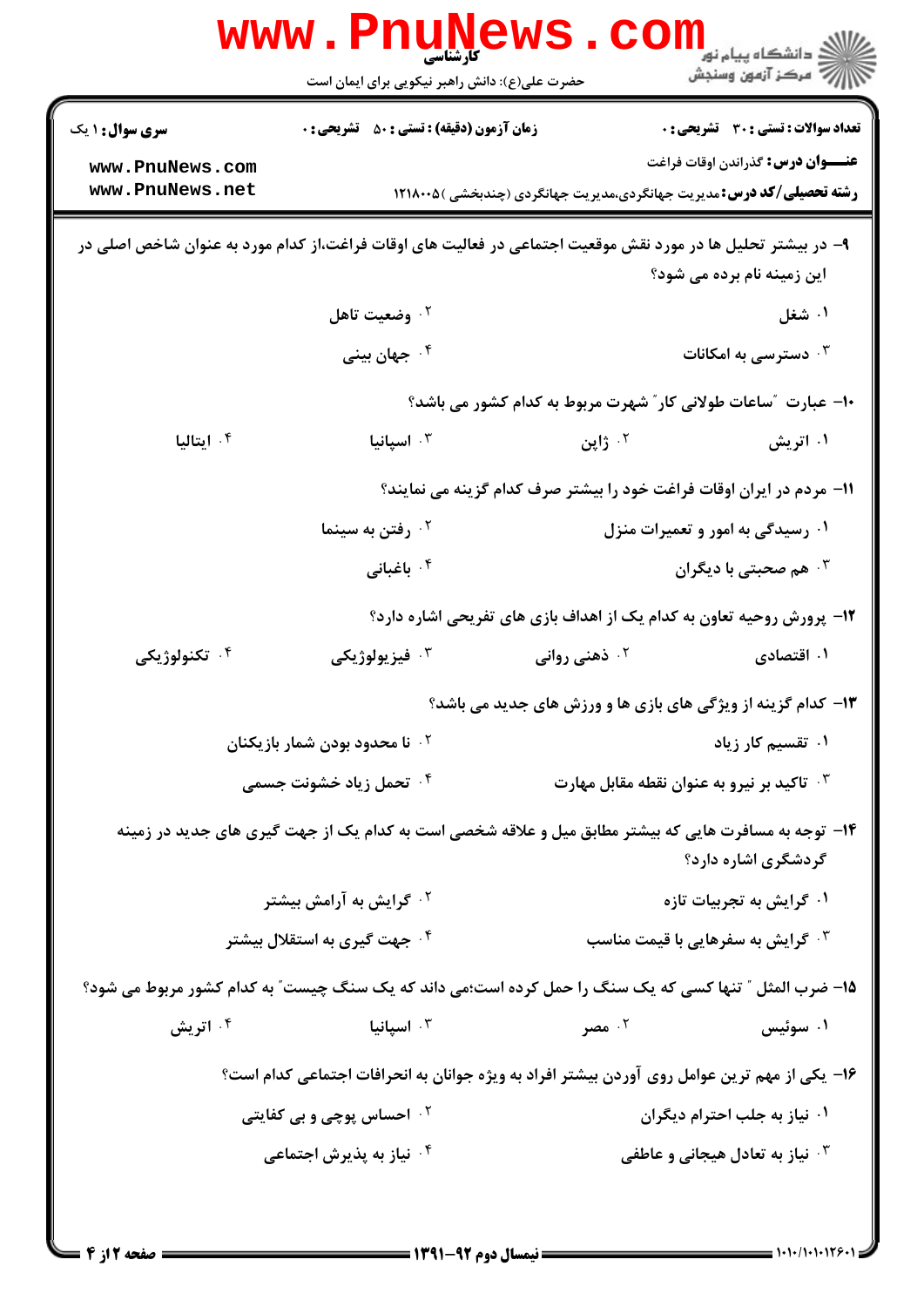|                                                                                                                                                       | <b>www.Pnunews</b><br>حضرت علی(ع): دانش راهبر نیکویی برای ایمان است                                |                          | دانشگاه پیام نور<br>ا <mark>∜</mark> مرکز آزمهن وسنجش                                                                                                                    |  |  |
|-------------------------------------------------------------------------------------------------------------------------------------------------------|----------------------------------------------------------------------------------------------------|--------------------------|--------------------------------------------------------------------------------------------------------------------------------------------------------------------------|--|--|
| <b>سری سوال : ۱ یک</b><br>www.PnuNews.com<br>www.PnuNews.net                                                                                          | <b>زمان آزمون (دقیقه) : تستی : 50 ٪ تشریحی : 0</b>                                                 |                          | <b>تعداد سوالات : تستی : 30 ٪ تشریحی : 0</b><br><b>عنـــوان درس:</b> گذراندن اوقات فراغت<br><b>رشته تحصیلی/کد درس:</b> مدیریت جهانگردی،مدیریت جهانگردی (چندبخشی )۱۲۱۸۰۰۵ |  |  |
| ۱۷– از این ضرب المثل آلمانی که "اگر می خواهی دوستان جدید پیدا کنی به مکان های ورزشی برو" کدام مفهوم را می توان<br>استنباط نمود؟                       |                                                                                                    |                          |                                                                                                                                                                          |  |  |
|                                                                                                                                                       | <b>7 . ضرورت سلامت جسم</b>                                                                         |                          | ۰۱ اجتماعی شدن                                                                                                                                                           |  |  |
| ۰۴ آزاد سازی هیجانات فردی                                                                                                                             |                                                                                                    |                          | ۰۳ فرهنگ سازی                                                                                                                                                            |  |  |
| ۱۸- هدف تمامی سیاستگذاری ها و برنامه ریزی هایی که در بسیاری از کشورها صورت می گیرد؛دستیابی به کدام گزینه است؟                                         |                                                                                                    |                          |                                                                                                                                                                          |  |  |
|                                                                                                                                                       | <sup>۲</sup> ۰ برنامه ریزی شهری                                                                    |                          | ۰۱ سازماندهی مجدد منابع                                                                                                                                                  |  |  |
|                                                                                                                                                       | ۰۴ حفظ محیط زیست                                                                                   |                          | ۰ <sup>۳</sup> توسعه پایدار                                                                                                                                              |  |  |
|                                                                                                                                                       | ۱۹- بر اساس قوانین بین المللی ، مرز سنی ای که با عبور از آن افراد سالمند نامیده می شوند، کدام است؟ |                          |                                                                                                                                                                          |  |  |
| $Y.$ . $f$                                                                                                                                            | 9.7                                                                                                | $\Delta \Delta^{-1}$     | $\sqrt{\Delta}$ .                                                                                                                                                        |  |  |
|                                                                                                                                                       |                                                                                                    |                          | ۲۰- کدام نیاز به صورت ویژه برای سالمندان دارای اهمیت بسیار زیادی می باشد؟                                                                                                |  |  |
| ۰۴ تحرک                                                                                                                                               | احساس نشاط $\cdot$                                                                                 | ۰ <sup>۲</sup> سرگرمی    | ۰۱ مفید بودن                                                                                                                                                             |  |  |
|                                                                                                                                                       | <b>۲۱</b> - حق تعیین سرنوشت به کدام یک از نیازهای معلولان در اوقات فراغت مربوط می شود؟             |                          |                                                                                                                                                                          |  |  |
| ۰۴ شرکت در اجتماع                                                                                                                                     | رشد خلاقیت ها $\cdot^{\mathsf{r}}$                                                                 | ۰ <sup>۲</sup> تجدید قوا | ۰۱ تعادل و جبران                                                                                                                                                         |  |  |
| ۲۲– اینکه ″ به معلولان باید کمک کرد تا برداشت و نظری مثبت به تفریحات سالم پیدا کنند؛″ به کدام یک از اصول سازماندهی<br>اوقات فراغت معلولان اشاره دارد؟ |                                                                                                    |                          |                                                                                                                                                                          |  |  |
|                                                                                                                                                       | <b>10 تشويق و ايجاد انگيزه</b>                                                                     |                          | ۰۱ آموزش اجتماعی                                                                                                                                                         |  |  |
|                                                                                                                                                       | ۰ <sup>۴</sup> ترغيب فعاليت طبيعي                                                                  |                          | ۰ <sup>۳</sup> توسعه استقلال عمل                                                                                                                                         |  |  |
| ۲۳- بر اساس نتایج تحقیقات،دلیل اضافه وزن چند درصد از افراد مربوط به ژنتیک یا اختلال در سوخت و ساز و بعضی دیگر از<br>بیماری ها می باشد؟                |                                                                                                    |                          |                                                                                                                                                                          |  |  |
| Y1.5                                                                                                                                                  | $\mathcal{W}$ .                                                                                    | $50 - 50$                | $\uparrow \cdot$                                                                                                                                                         |  |  |
|                                                                                                                                                       |                                                                                                    |                          | ۲۴- از نظر فیزیولوژی تنها کدام نوع از تعرق مفید می باشد؟                                                                                                                 |  |  |
| ۰۴ احساسی                                                                                                                                             | بدنی $\cdot$ ۳ $\cdot$                                                                             | <sup>۲.</sup> گرمایی     | ۰۱ در اثر نقاهت                                                                                                                                                          |  |  |